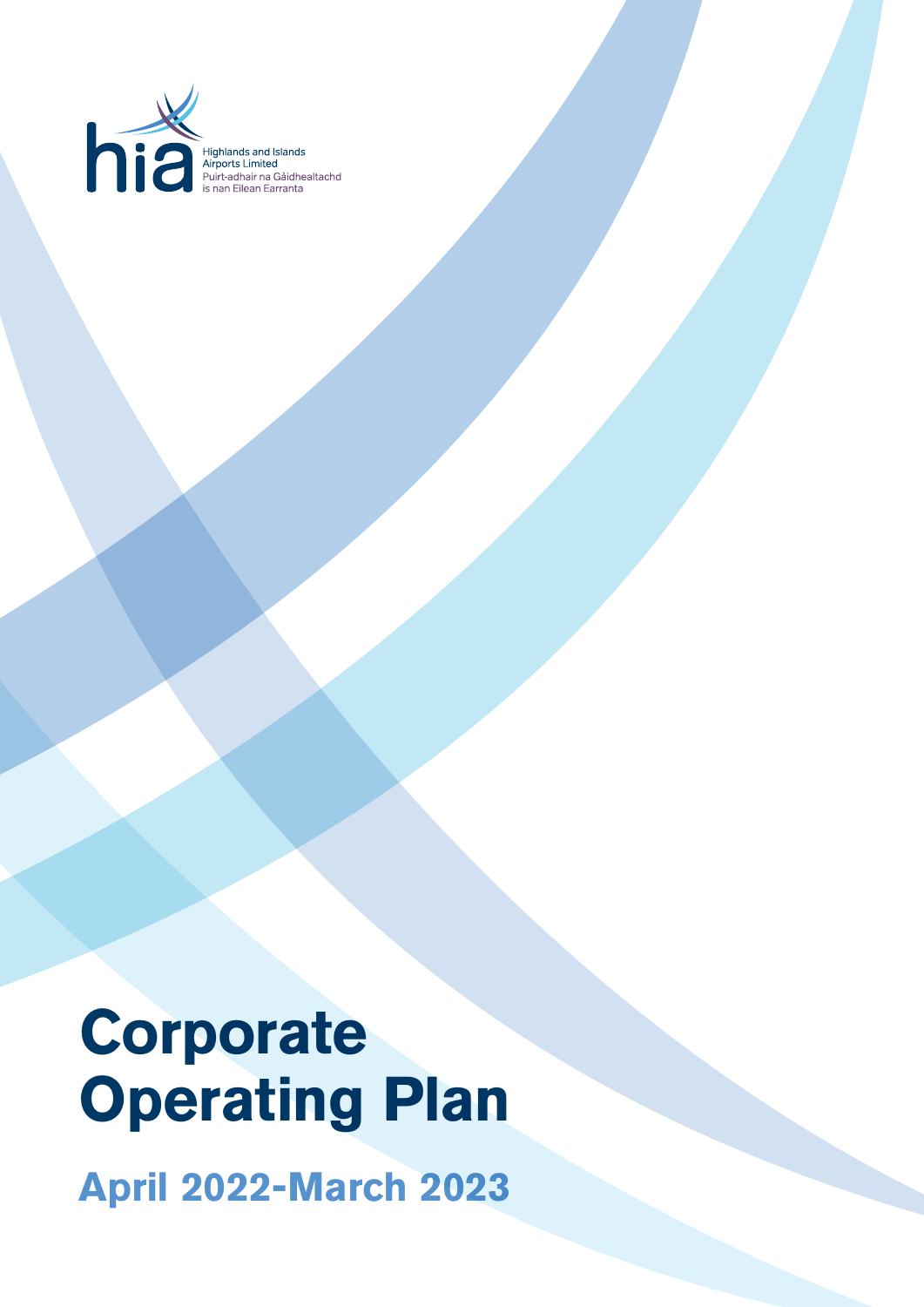## **Our Mission and Vision**

HIAL's mission is to create social benefit and economic prosperity by building Scotland's sustainable regional airport group of the future.

This is reinforced by our vision to become a **'net-zero carbon regional airport group'.**

### **HIAL**'**s Values**

Our values underpin everything we do and how we do it. They define who we are; our expectations of each other and ourselves; how we interact with each other and how we interact with our customers, communities and other stakeholders.











| <b>Openness</b>   | We work collaboratively to build trust in our expertise; we do not work in silos of self-interest. |
|-------------------|----------------------------------------------------------------------------------------------------|
| <b>Respect</b>    | We always listen and respond to customers and colleagues; we do not ignore the needs of others.    |
| <b>Innovation</b> | We always look to make things better in the future; we do not accept the status quo.               |
| <b>Ownership</b>  | We always take responsibility for our actions; we do not expect others to cover for us.            |
| <b>Excellence</b> | We always try to deliver the very best we can; we do not and will not accept anything less.        |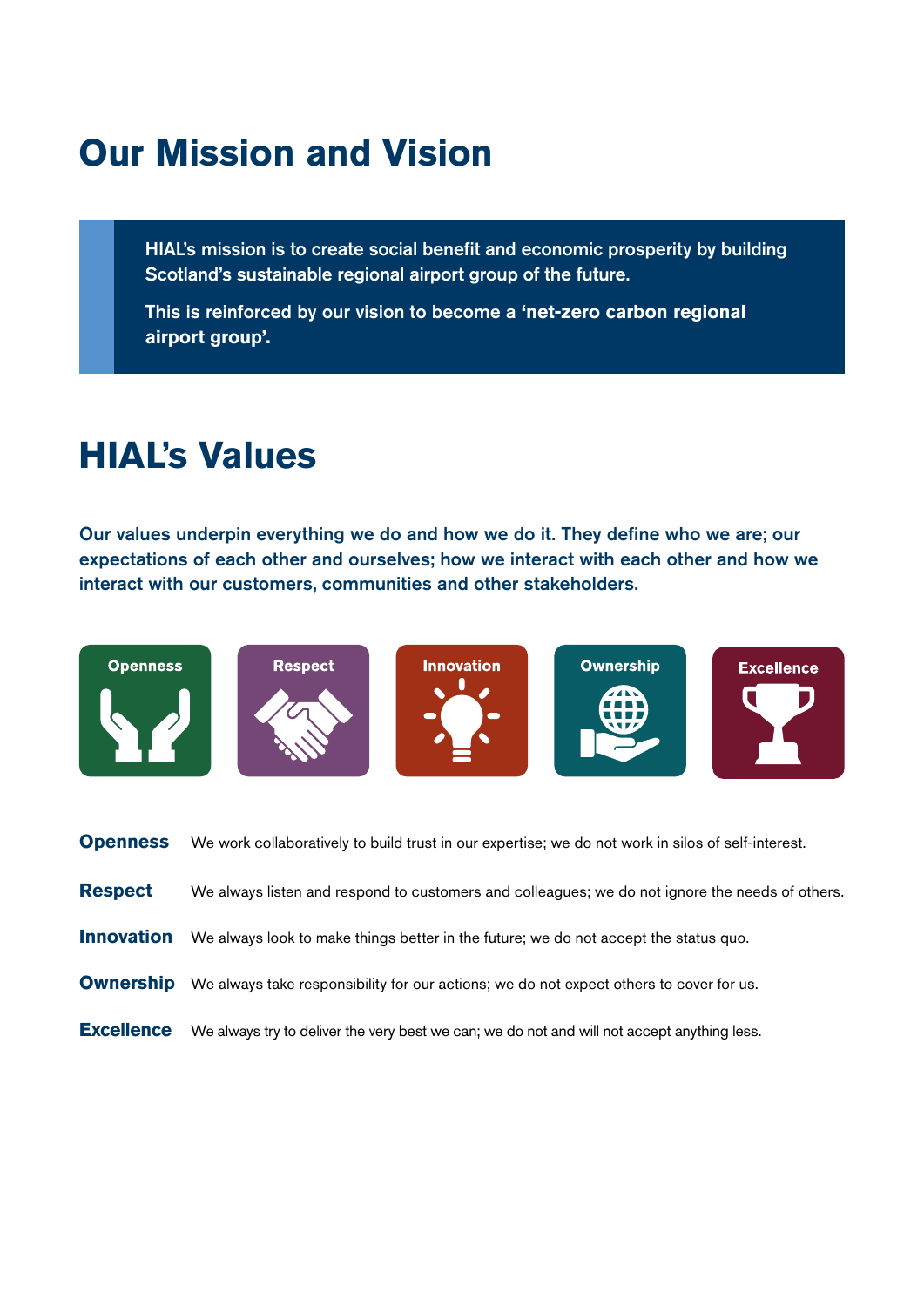### **Introduction**

#### Following a consultation and engagement programme with colleagues, key stakeholders and the public, we published our Strategy and Covid-19 Recovery Plan for 2021/26 in February 2021.

This Strategy sets out the goals and the strategic priorities we have identified to help develop a carbon-neutral regional airport network and align with the Scottish Government's target to create the world's first net-zero aviation region by 2040. At the same time, we must continue to support economic prosperity and deliver social benefit for communities throughout the Highlands and Islands.

The strategic plan sets our strategic priorities and how we aim to respond to the considerable impact that Covid-19 has had on our business, and how we aim to recover in the coming years, in a period of uncertainty.

This is our second annual operating plan and progress on our objectives detailed in the 2021/22 Corporate Operating Plan will be included in our Annual Report and Accounts for 2021/22.

This Corporate Operating plan for April 2022 to March 2023 has been structured to show the actions we will take to achieve our seven priorities:

- Environmental Care and Excellence
- Delivering World Class Customer Service and **Operations**
- Route Development and Improving Connectivity
- Sustainable Financial Growth
- Delivering Digital Transformation
- Building Successful Partnerships
- Developing our People

Some of the actions detailed in this plan are wide-reaching and significant in scale, and as such may span more than one financial year. Therefore, some activities will be rolled forward into future operating plans for completion.

Delivering this operating plan requires the input of all of our operational and support colleagues and we look forward to continued support as we deliver on our objectives.



 $O_1/\sim$ 

Inglis Lyon Managing Director, HIAL

### **Monitoring and reporting on progress**

#### Progress reports on the actions detailed in this Corporate Operating Plan will be prepared each quarter to provide performance information to effectively manage our activities going forward.

These progress reports will be monitored by the Senior Management Team as part of their planning and performance scrutiny role. The reporting process will give our senior managers a greater insight of the delivery of our strategic activities and provide effective management of our activities going forward.

The quarterly performance reports will also be presented to the HIAL Board for scrutiny.

Progress will be reported annually in HIAL's Annual Report and Accounts.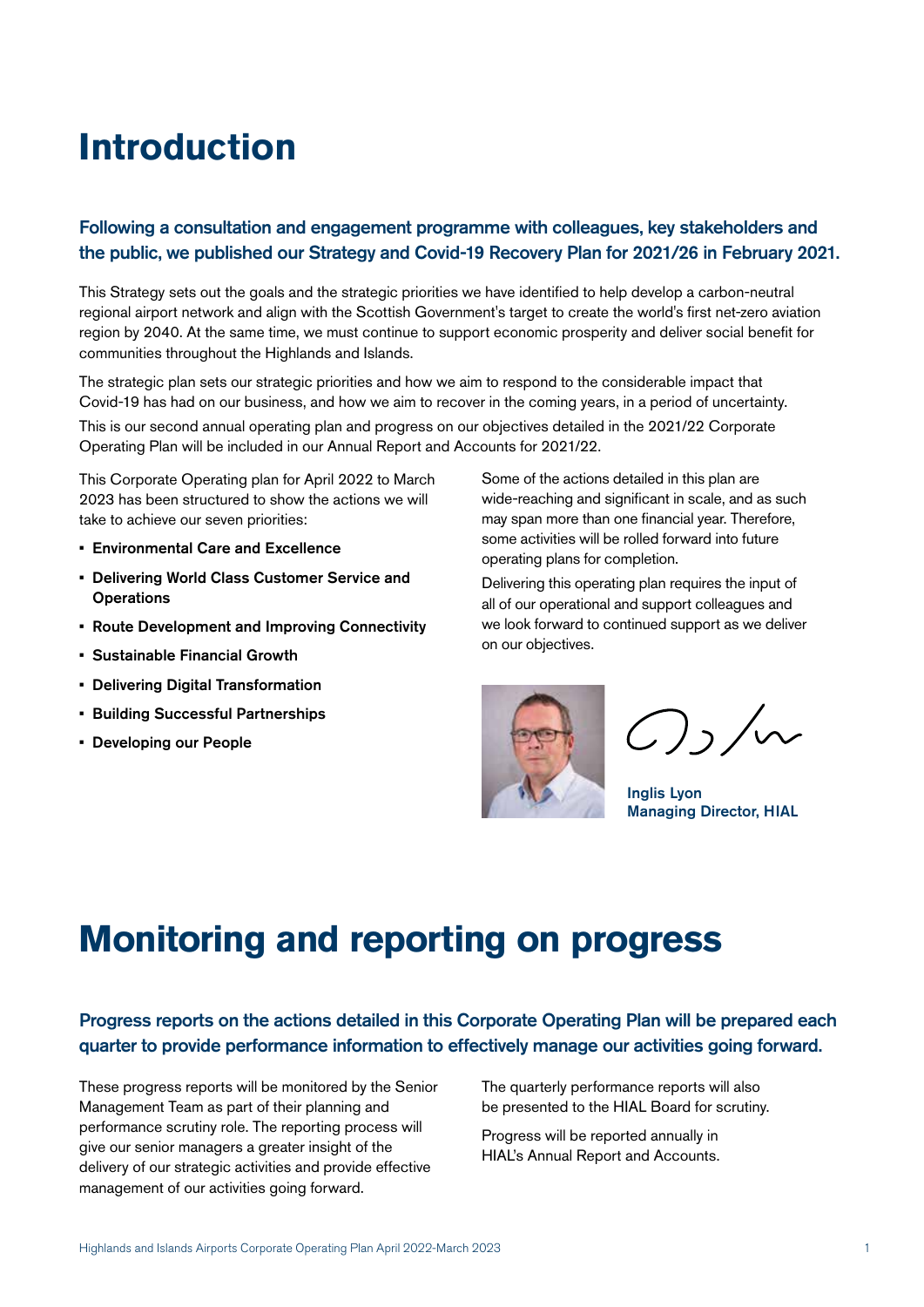| <b>Strategic Priorities</b><br><b>Environmental Care</b><br>and Excellence                                                                                                                                                                                                                                                                                                                                     | <b>SMT Member/</b><br><b>Project Sponsor</b> | Delivering World Class Customer<br><b>Service and Operations</b> | and<br>Improving Connectivity<br><b>Route Development</b> | Sustainable Financial Growth | Delivering Digital Transformation | <b>Building Successful Partnerships</b>     | Developing our People |
|----------------------------------------------------------------------------------------------------------------------------------------------------------------------------------------------------------------------------------------------------------------------------------------------------------------------------------------------------------------------------------------------------------------|----------------------------------------------|------------------------------------------------------------------|-----------------------------------------------------------|------------------------------|-----------------------------------|---------------------------------------------|-----------------------|
|                                                                                                                                                                                                                                                                                                                                                                                                                | <b>Chief Operating Officer</b>               |                                                                  |                                                           |                              |                                   | <b>Linked to other Strategic Priorities</b> |                       |
| Publish and implement HIAL's overarching environmental strategy<br>and produce a 10 year environmental roadmap setting out our vision<br>to become a net-zero carbon regional airport group.<br>This will align to the Scottish Government's environmental priorities<br>& aims and include priorities on reducing waste to landfill and water<br>consumption, and efficient energy use across the HIAL group. | <b>Chief Operating</b><br>Officer            |                                                                  |                                                           |                              |                                   |                                             |                       |
| During 2022/23 we will undertake scoping works to determine<br>the range of renewable energy opportunities across the HIAL<br>estate, including wind, solar and rain water harvesting projects.                                                                                                                                                                                                                | Head of Infrastructure<br>Services           |                                                                  |                                                           |                              |                                   |                                             |                       |
| Utilise the data collated in 2021 from surveys on infrastructure,<br>energy generation, waste and water as a benchmark.                                                                                                                                                                                                                                                                                        |                                              |                                                                  |                                                           |                              |                                   |                                             |                       |
| Undertake climate risk assessments and building decarbonisation<br>studies to supplement the collated data to create a financial plan<br>and delivery roadmap of how we will eliminate our Scope 1<br>and Scope 2 emissions. To identify and agree a budget to<br>allow these emissions to be eliminated by our target of 2025.                                                                                | <b>Chief Operating</b><br>Officer            |                                                                  |                                                           |                              |                                   |                                             |                       |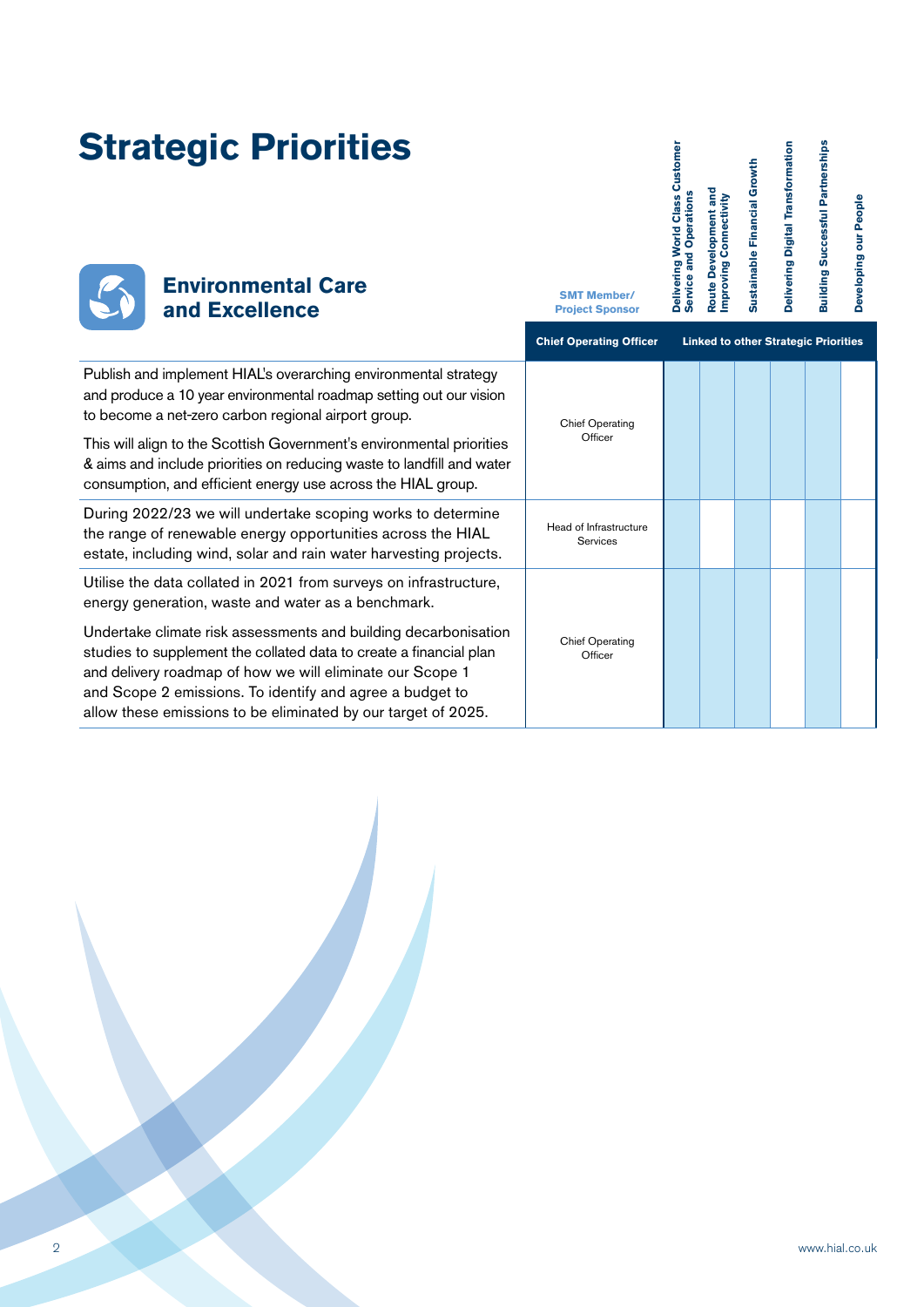**Delivering Digital Transformation** Sustainable Financial Growth **Sustainable Financial Growth**

**Delivering Digital Transformation**

**Building Successful Partnerships**

**Building Successful Partnerships** 

**Developing our People**

Developing our People

**Environmental Care & Excellence**

Environmental Care & Excellence

**Route Development and Improving Connectivity**

**Route Development and<br>Improving Connectivity** 



#### **Delivering World Class Customer Service and Operations**

|                                                                                                                                                                                                                                                                                                                  | <b>Director of Airport</b><br><b>Operations</b> | <b>Linked to other Strategic Priorities</b> |  |  |  |  |  |  |
|------------------------------------------------------------------------------------------------------------------------------------------------------------------------------------------------------------------------------------------------------------------------------------------------------------------|-------------------------------------------------|---------------------------------------------|--|--|--|--|--|--|
| Develop detailed proposals to support the new strategic direction for<br>presentation to the HIAL Board in August 2022.                                                                                                                                                                                          |                                                 |                                             |  |  |  |  |  |  |
| Establish a series of colleague working groups to provide the technical<br>and operational scope to support a detailed and fully costed submission<br>for approval by the HIAL Board ahead of submission to Transport<br>Scotland's Investment and Development Management Board.                                 | <b>Chief Operating</b><br>Officer               |                                             |  |  |  |  |  |  |
| Create a structure for the delivery of projects to embed best<br>practice and governance into the organisation to enable better<br>execution of our capital plan.                                                                                                                                                | Head of                                         |                                             |  |  |  |  |  |  |
| Delivery of the 2022/23 capital project plan on time and on<br>budget - including the 2022/23 phasing for the runway<br>rehabilitation projects at Sumburgh and Islay, coastal erosion<br>works at Stornoway and the terminal development at Barra.                                                              | Infrastructure<br>Services                      |                                             |  |  |  |  |  |  |
| During 2022/23 we will develop real-time data reporting to<br>enhance our decision making processes. This will support<br>project development and risk based decision making while<br>supporting safe operations and enhancing customer experience.                                                              | Director of Airport<br>Operations               |                                             |  |  |  |  |  |  |
| Explore quality assurance accreditation (ISO 9001) in order to<br>build a quality management system that in the future we can then<br>build upon to get an environmental accreditation (ISO 14001),<br>as well as continue work to achieve accreditation under the<br>Airport Carbon Accreditation (ACA) scheme. | Head of Compliance                              |                                             |  |  |  |  |  |  |

**SMT Member/ Project Sponsor**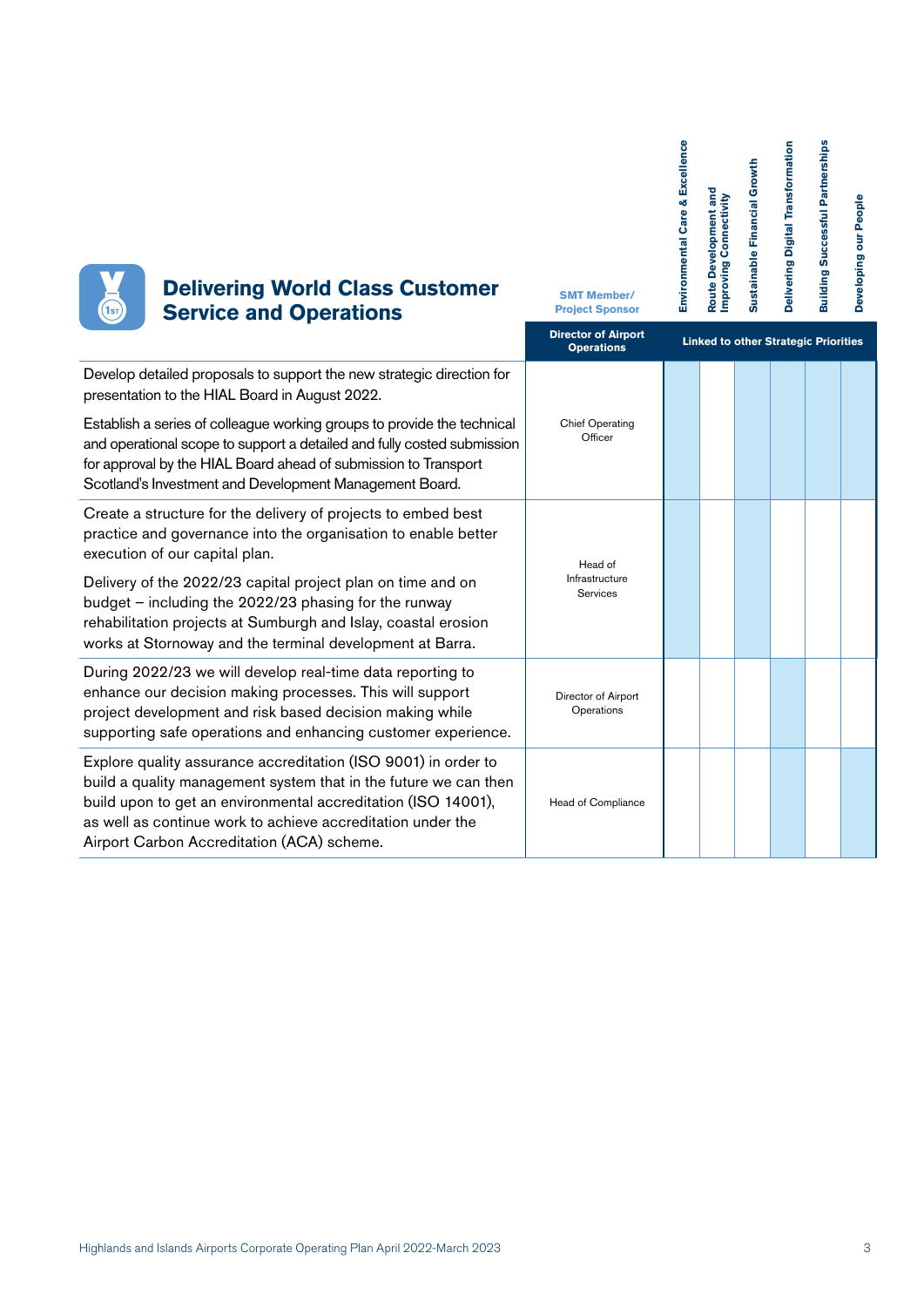| <b>Route Development and</b><br><b>Improving Connectivity</b>                                                                                                                                                                                                                           | <b>SMT Member/</b><br><b>Project Sponsor</b>  | Excellence<br>Care &<br>Environmental | Custome<br><b>Operations</b><br>Delivering World Class<br>Service and | Sustainable Financial Growth | Delivering Digital Transformation | <b>Building Successful Partnerships</b> | Developing our People |
|-----------------------------------------------------------------------------------------------------------------------------------------------------------------------------------------------------------------------------------------------------------------------------------------|-----------------------------------------------|---------------------------------------|-----------------------------------------------------------------------|------------------------------|-----------------------------------|-----------------------------------------|-----------------------|
|                                                                                                                                                                                                                                                                                         | <b>Head of Business</b><br><b>Development</b> |                                       | <b>Linked to other Strategic Priorities</b>                           |                              |                                   |                                         |                       |
| Continue the work with airlines to assist current route recovery and<br>retention, with a focus on reaching 75% of pre-covid passenger levels<br>and airline income by the end of the financial year.                                                                                   | <b>Head of Business</b><br>Development        |                                       |                                                                       |                              |                                   |                                         |                       |
| Conduct a review of services offered to airline customers across<br>our airports, capturing the cost of delivery, thus ensuring the right<br>commercial terms are in place. Ensure local and centrally led airline<br>customer account management responsibilities are clearly defined. | Finance and<br><b>Commercial Director</b>     |                                       |                                                                       |                              |                                   |                                         |                       |
|                                                                                                                                                                                                                                                                                         |                                               |                                       |                                                                       |                              |                                   |                                         |                       |

| Environmental Care & Excellence | Delivering World Class Customer<br>Service and Operations | Route Development and<br>Improving Connectivity | Delivering Digital Transformation | <b>Building Successful Partnerships</b> | Developing our People |
|---------------------------------|-----------------------------------------------------------|-------------------------------------------------|-----------------------------------|-----------------------------------------|-----------------------|
|                                 |                                                           |                                                 |                                   |                                         |                       |



**SMT Member/ Project Sponsor** 

|                                                                                                                                                                                                                                                                                                                                                                                                                                                                                                                                                                                                           | <b>Finance and</b><br><b>Commercial Director</b> | <b>Linked to other Strategic Priorities</b> |  |  |  |  |  |
|-----------------------------------------------------------------------------------------------------------------------------------------------------------------------------------------------------------------------------------------------------------------------------------------------------------------------------------------------------------------------------------------------------------------------------------------------------------------------------------------------------------------------------------------------------------------------------------------------------------|--------------------------------------------------|---------------------------------------------|--|--|--|--|--|
| Complete the commercial strategy started in 21/22 identifying<br>opportunities to optimise existing revenue streams and generate new<br>ones. The plan will incorporate appropriate measurement criteria for<br>commercial activities $-$ e.g. return on investment or community benefit.<br>The strategy will include objectives for real estate and land use for<br>other strategic purposes e.g. environmental or commercial. We will<br>also review our retail concessions at each site and identify ways to<br>develop these offerings to maximise community benefit as well<br>as increase revenue. | <b>Head of Business</b><br>Development           |                                             |  |  |  |  |  |
| Embark on a business process optimisation project across the<br>business to drive efficiencies, improve processes and reduce<br>costs in advance of any potential future quality assurance<br>accreditation.<br>This objective will span more than one year and in the first year<br>will involve scoping the project with external support as well as<br>mapping and documentation of existing processes.                                                                                                                                                                                                | <b>Business</b><br>Support Manager               |                                             |  |  |  |  |  |
| Develop SATE commercial exploitation plan as part of the Phase 2<br>project, identifying sustainable aviation business models for the future.                                                                                                                                                                                                                                                                                                                                                                                                                                                             | Finance and<br><b>Commercial Director</b>        |                                             |  |  |  |  |  |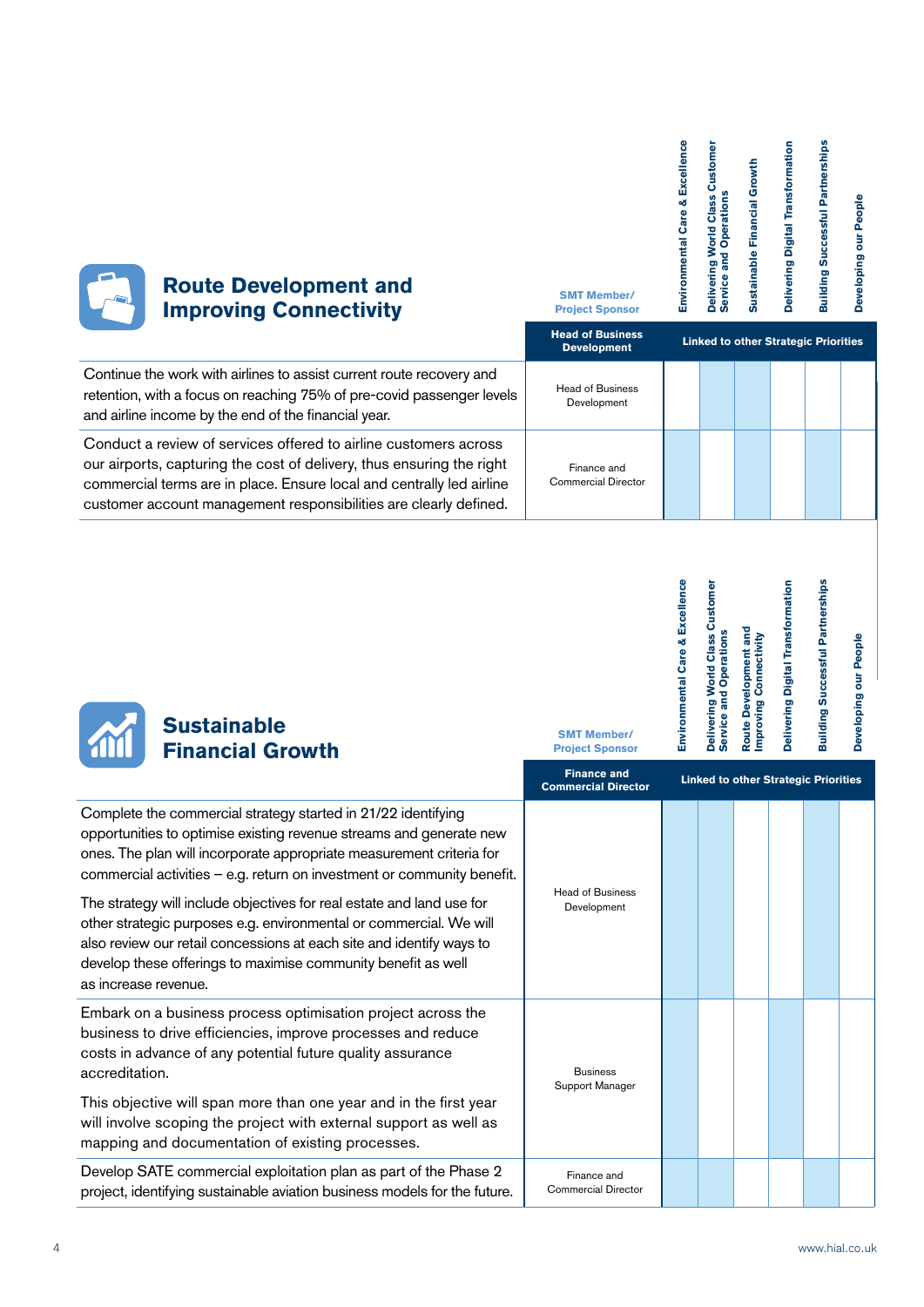| Delivering World Class Customer<br>Service and Operations | Route Development and<br>Improving Connectivity | <b>Sustainable Financial Growth</b> | <b>Building Successful Partnerships</b> |
|-----------------------------------------------------------|-------------------------------------------------|-------------------------------------|-----------------------------------------|
|                                                           |                                                 |                                     |                                         |

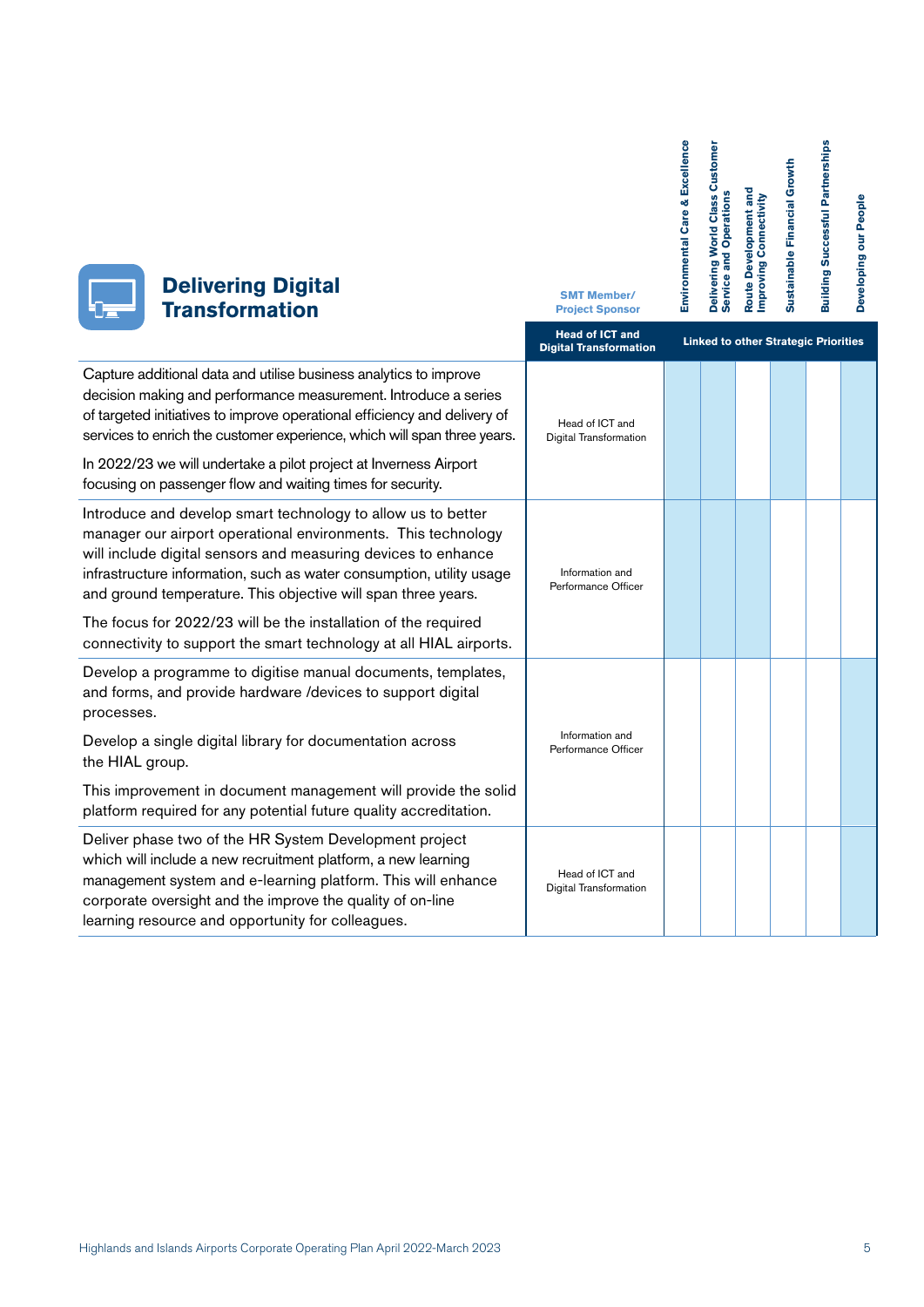| <b>Building Successful</b><br><b>Partnerships</b>                                                                                                                                                                                                                                                                                                                                                                                                                                                                                                                                                                                                                            | <b>SMT Member/</b><br><b>Project Sponsor</b> | Environmental Care & Excellence | World<br>Oper<br>Deliverin<br>iervice       | and<br>Connectivity<br><b>Route Development</b><br>mproving | Sustainable Financial Growth | Delivering Digital Transformation | Developing our People |
|------------------------------------------------------------------------------------------------------------------------------------------------------------------------------------------------------------------------------------------------------------------------------------------------------------------------------------------------------------------------------------------------------------------------------------------------------------------------------------------------------------------------------------------------------------------------------------------------------------------------------------------------------------------------------|----------------------------------------------|---------------------------------|---------------------------------------------|-------------------------------------------------------------|------------------------------|-----------------------------------|-----------------------|
|                                                                                                                                                                                                                                                                                                                                                                                                                                                                                                                                                                                                                                                                              | <b>Head of</b><br><b>Communications</b>      |                                 | <b>Linked to other Strategic Priorities</b> |                                                             |                              |                                   |                       |
| Following the publication of HIAL's Communication and Engagement<br>strategy, we will develop and publish an Engagement Policy and<br>associated guidance. This will ensure an effective engagement<br>framework and plans are in place at a board, corporate, and local level<br>for our colleagues, partners, stakeholders, trade unions and influencers.<br>Central to this objective is to equip and empower colleagues at a local<br>level to undertake effective communication and engagement on behalf<br>of HIAL to support strategic and operational objectives. During this<br>year, we will devise a training programme to develop and support<br>local managers. | <b>Head of Communications</b>                |                                 |                                             |                                                             |                              |                                   |                       |
| Undertake a review of formal community engagement forums<br>in place at HIAL Airports to ensure a consistent, but tailored<br>approach for a structured exchange of information and input<br>from local stakeholders on matters relating to individual airports.                                                                                                                                                                                                                                                                                                                                                                                                             | <b>Head of Communications</b>                |                                 |                                             |                                                             |                              |                                   |                       |

During 2022/23, we will prioritise those airports without a formal forum and engage with local community to encourage participation and agree a forum format.

 $\mathbf{L}$ 

| <b>Environmental Care &amp; Excellence</b> | Delivering World Class Customer<br>Service and Operations | Route Development and<br>Improving Connectivity | Sustainable Financial Growth | <b>Delivering Digital Transformation</b> | <b>Building Successful Partnerships</b> |
|--------------------------------------------|-----------------------------------------------------------|-------------------------------------------------|------------------------------|------------------------------------------|-----------------------------------------|
|                                            |                                                           |                                                 |                              |                                          |                                         |

| <b>Developing our People</b>                                                                                                                                                                                                                                | <b>SMT Member/</b><br><b>Project Sponsor</b> | È |                                             |  | eliv | $\frac{1}{3}$ |
|-------------------------------------------------------------------------------------------------------------------------------------------------------------------------------------------------------------------------------------------------------------|----------------------------------------------|---|---------------------------------------------|--|------|---------------|
|                                                                                                                                                                                                                                                             | <b>Director of HR</b>                        |   | <b>Linked to other Strategic Priorities</b> |  |      |               |
| To meet Equal Pay legislative requirements, progress the<br>modernisation and simplification of pay and allowances.                                                                                                                                         | Director of HR                               |   |                                             |  |      |               |
| Support a culture of diversity and inclusion through the<br>development of a strategy encompassing both HIAL colleagues<br>and customers for approval by the HIAL Board.                                                                                    | Director of HR                               |   |                                             |  |      |               |
| Finalise the Health, Safety and Wellbeing Strategy for approval<br>by the HIAL Board. Develop an action plan in support of the<br>strategy and enhance our safety and learning culture and<br>working environment for all colleagues across the HIAL group. | Director of HR                               |   |                                             |  |      |               |